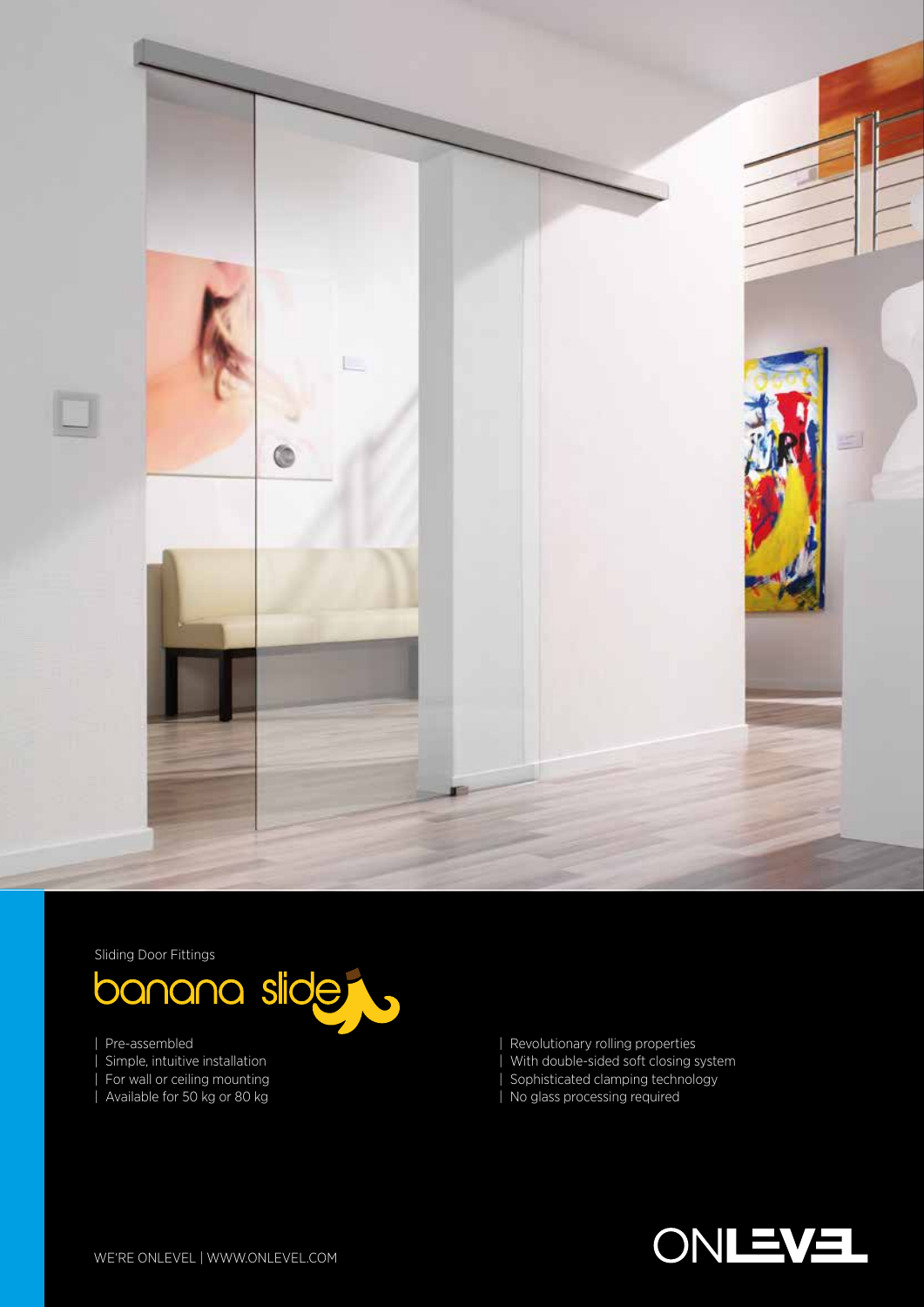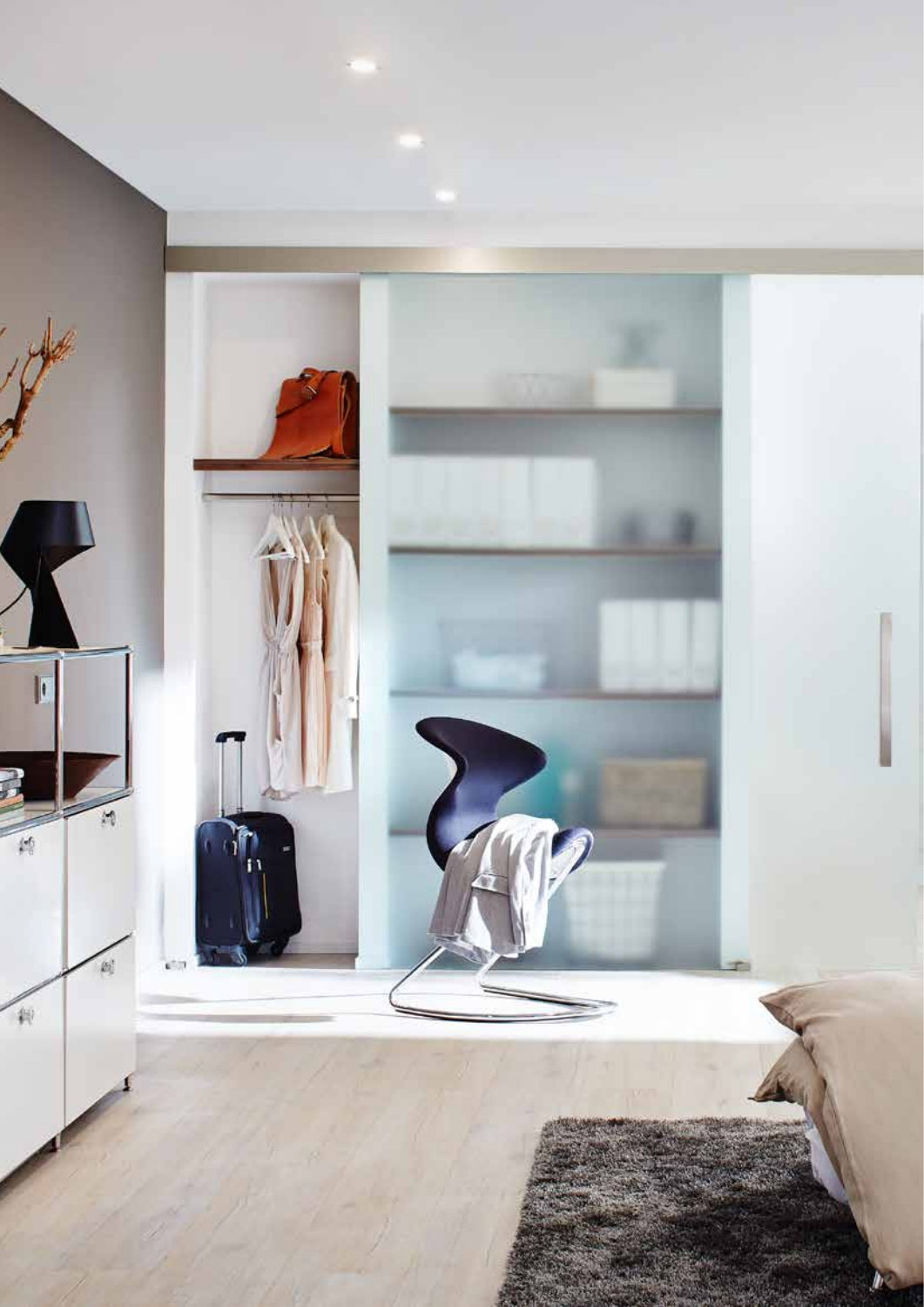## **ARE YOU READY FOR BANANA SLIDE?**

Yeaaaahhh - bonono slide. At last an end to Premium, Master, and FCK100. Sliding is finally becoming cool. It´s never been easier to mount and move a door. Banana Slide by ON**LEVEL** offers the suitable solution for almost any installation situation. Whether for ceiling or wall mounting, for 50 kg or 80 kg doors (150 kg available upon request) – Banana Slide:

- | Very simple damper installation
- | Clip-on cover, no further installation steps required from the rear
- | No glass processing required
- | Sophisticated clamping technology
- | Permanent connection between roller and carriage
- | Simple and smooth door adjustment from the front
- | Height adjustable release bolt as no wall is perfectly straight
- | Minimum wall distances, only a sheet of paper will fit in between
- | Minimum door width of 700 mm for soft closing system
- | One-part rattle-free bottom guide for all glass thicknesses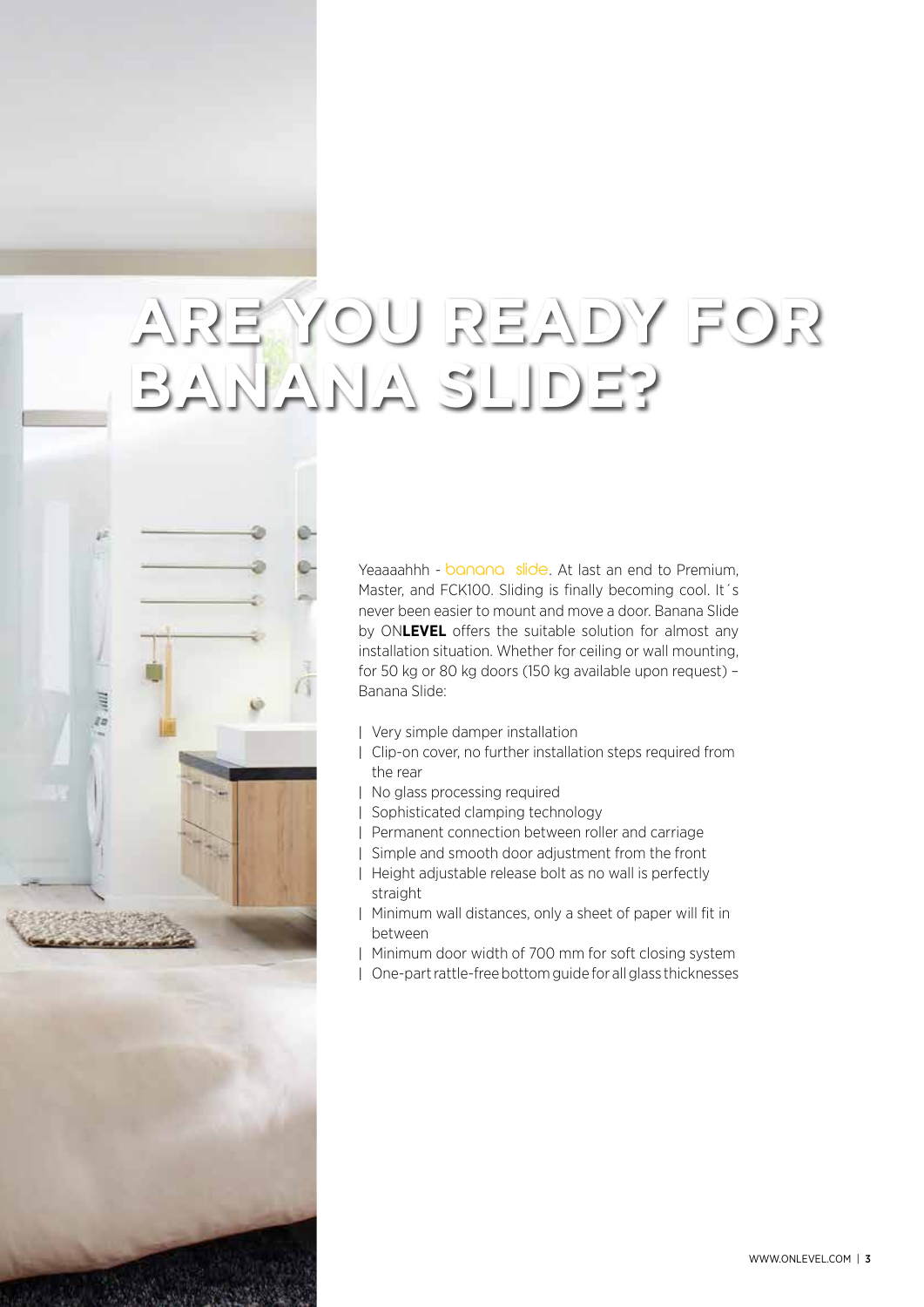## hang slide 50

Fittings for sliding doors of up to 50 kg without fixed sidelight

#### **Snap your finger and it's good.**

If your door dimensions are below 2000 x 1000 mm, then Banana Slide 50 is just right for you. Finally more time thanks to Banana Slide: Whether for ceiling or wall mounting – Banana Slide works as easy as can be. Banana Slide not only saves installation time but opens and closes 50 kg sliding doors that easily that you can stay completely cool and only need to snap your finger to make the door move.

#### **Essential Features**

- | Glass sliding doors made of tempered glass, glass thicknesses of 8 mm and 10 mm
- | Wooden sliding doors starting from 35 mm | Aluminium stainless steel look anodised,
- EV1 anodised or RAL 9005 matt black
- | Compact structure
- | Optionally available with soft closing system
- | Wall, ceiling,
- and glass mounting
- | Single or double doors
- | Clip-on cover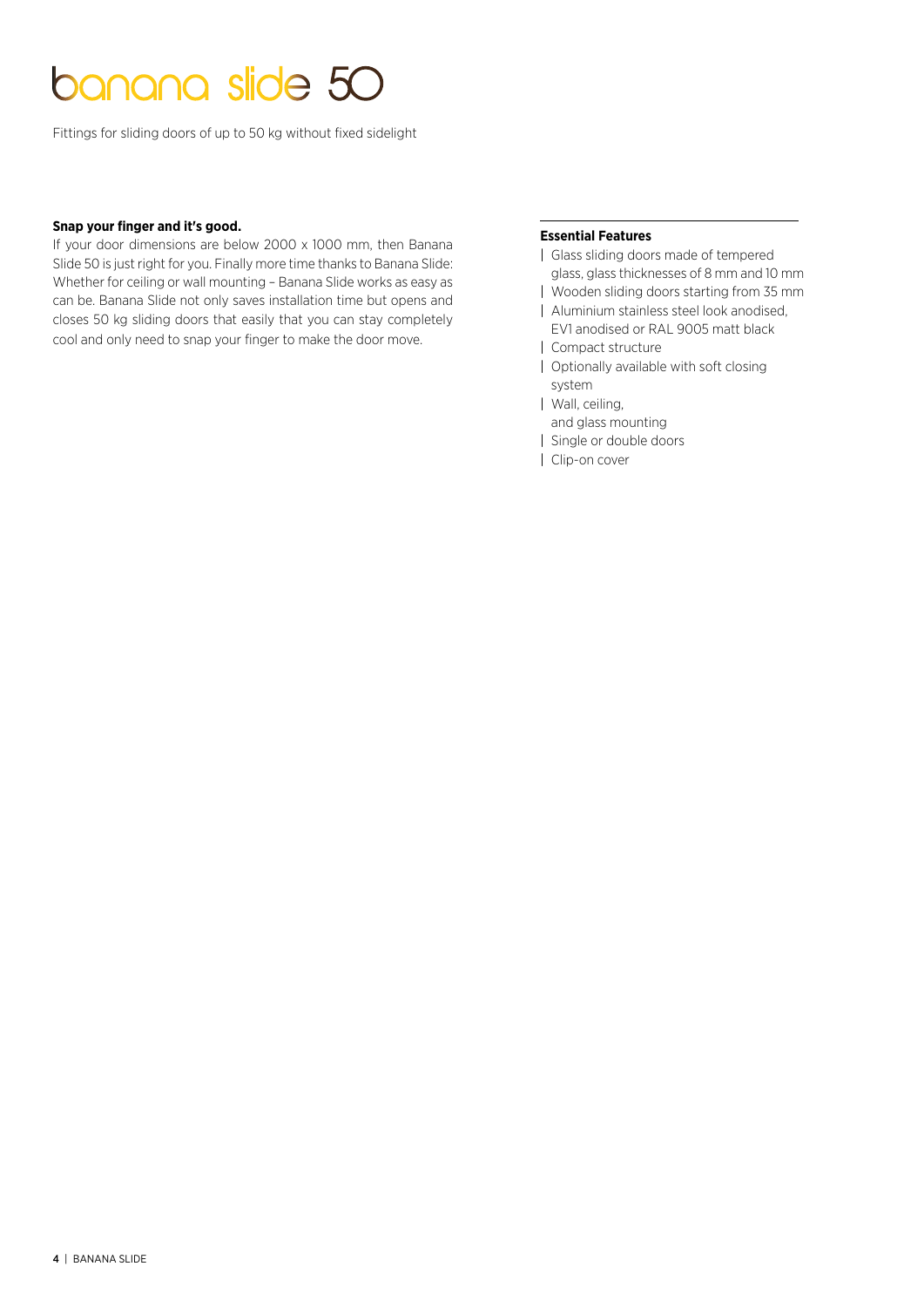Standard available with soft closing system

> Glass thicknesses of 8 mm and 10 mm

> > 4D

œ

 $\mathcal{O}(q)$ 

г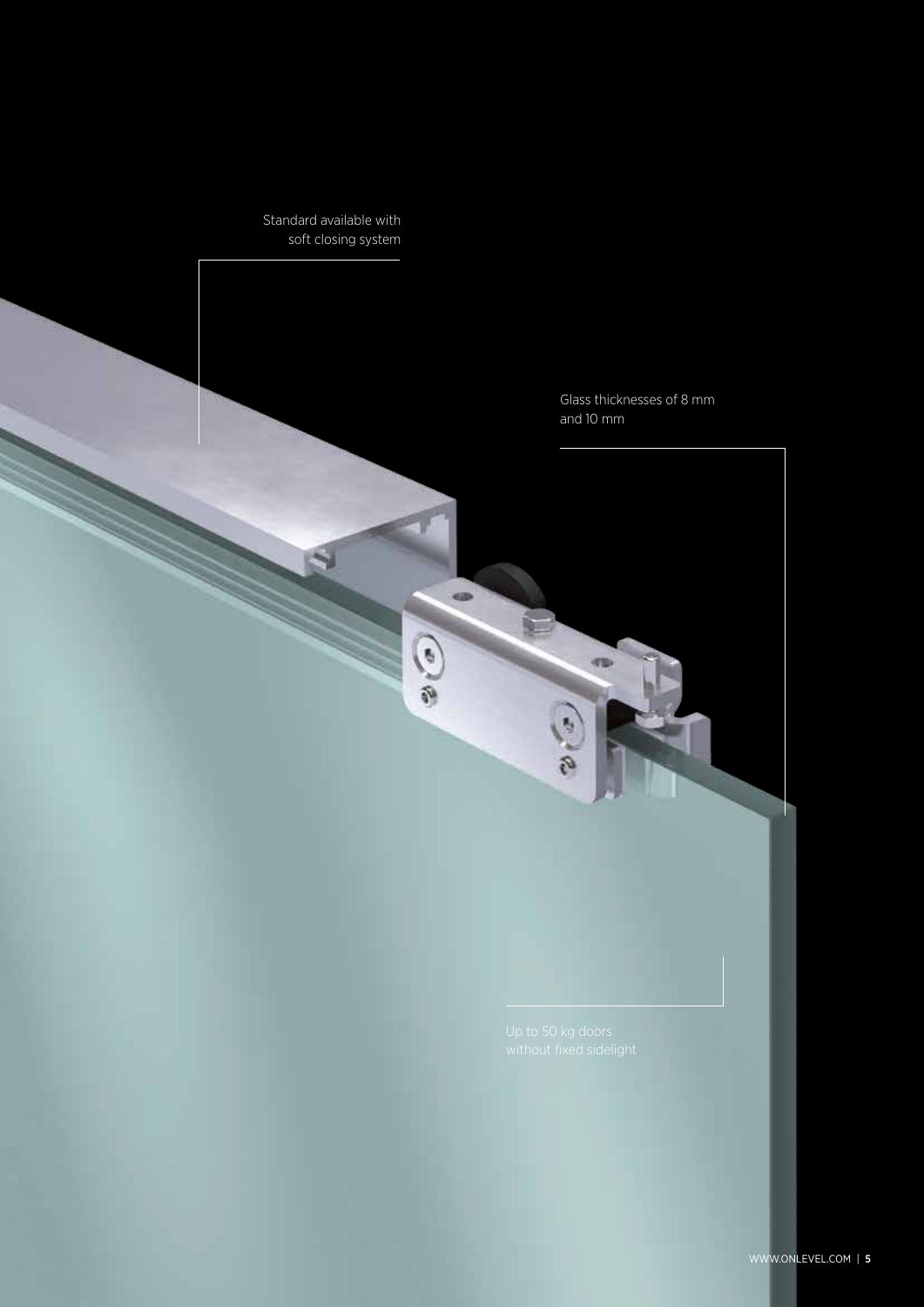#### **Banana Slide 50 Complete Set | Wall Mounting**



- | Max. door weight 50 kg
- Tempered glass type: 8, 10 mm | Profile dimensions without sidelight:
- width 62 mm / height 57 mm
- | Minimum wall distance: 18 mm
- | Height adjustment: ±3 mm
- | Minimum door width for double-sided soft closing system: 700 mm
- | Storage lengths: 2000 mm, 2500 mm | Door dimensions are determined by the max. door weight and a width-to-height
- ratio of 1:2.5.
- | Incl. soft closing system
- | Sales unit: 1 piece



| EV1 anodised   | <b>Stainless steel look</b> | RAL 9005 matt black |
|----------------|-----------------------------|---------------------|
| Art. no.       | Art. no.                    | Art. no.            |
| 25.1055.200.11 | 25.1055.200.12              | 25.1055.200.18-JB   |
| 25.1055.250.11 | 25.1055.250.12              | 25.1055.250.18-JB   |
|                |                             |                     |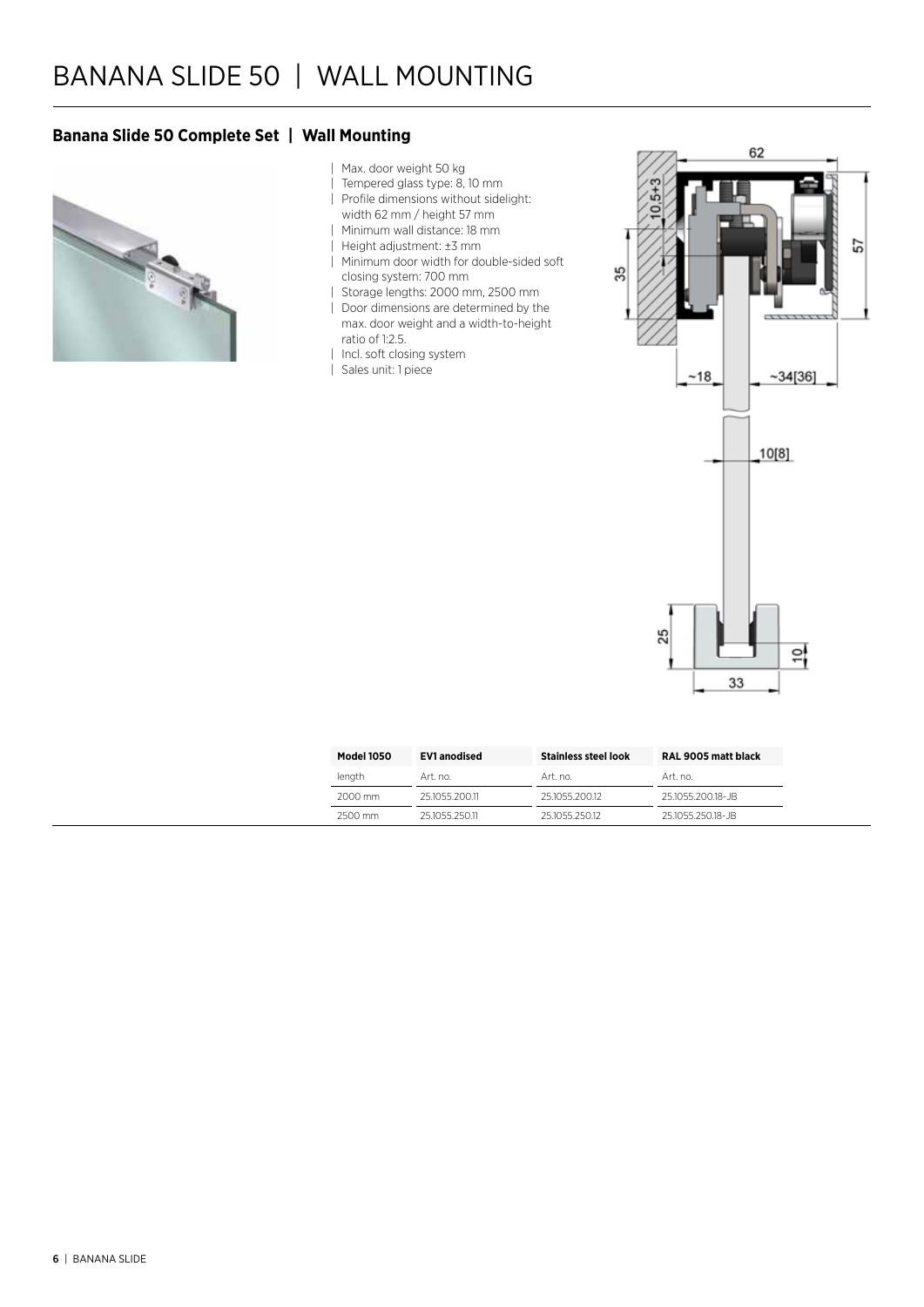#### **Banana Slide 50 Complete Set | Ceiling Mounting**



- | Max. door weight 50 kg
- Tempered glass type: 8, 10 mm
- Profile dimensions without sidelight: width 62 mm / height 57 mm
- | Height adjustment: ±3 mm
- | Minimum door width for double-sided soft closing system: 700 mm
- | Storage lengths: 2000 mm, 2500 mm
- | Door dimensions are determined by the max. door weight and a width-to-height ratio of 1:2.5.
- | Incl. soft closing system | Sales unit: 1 piece

 $5+3$ જીં  $~18$  $~234[36]$  $10[8]$ 25 학 33

57

 $62'$ 

| <b>Model 1050</b> | <b>EV1</b> anodised | <b>Stainless steel look</b> | RAL 9005 matt black |
|-------------------|---------------------|-----------------------------|---------------------|
| length            | Art. no.            | Art. no.                    | Art. no.            |
| 2000 mm           | 25.1050.200.11      | 25.1050.200.12              | 25.1050.200.18-JB   |
| 2500 mm           | 25.1050.250.11      | 25.1050.250.12              | 25.1050.250.18-JB   |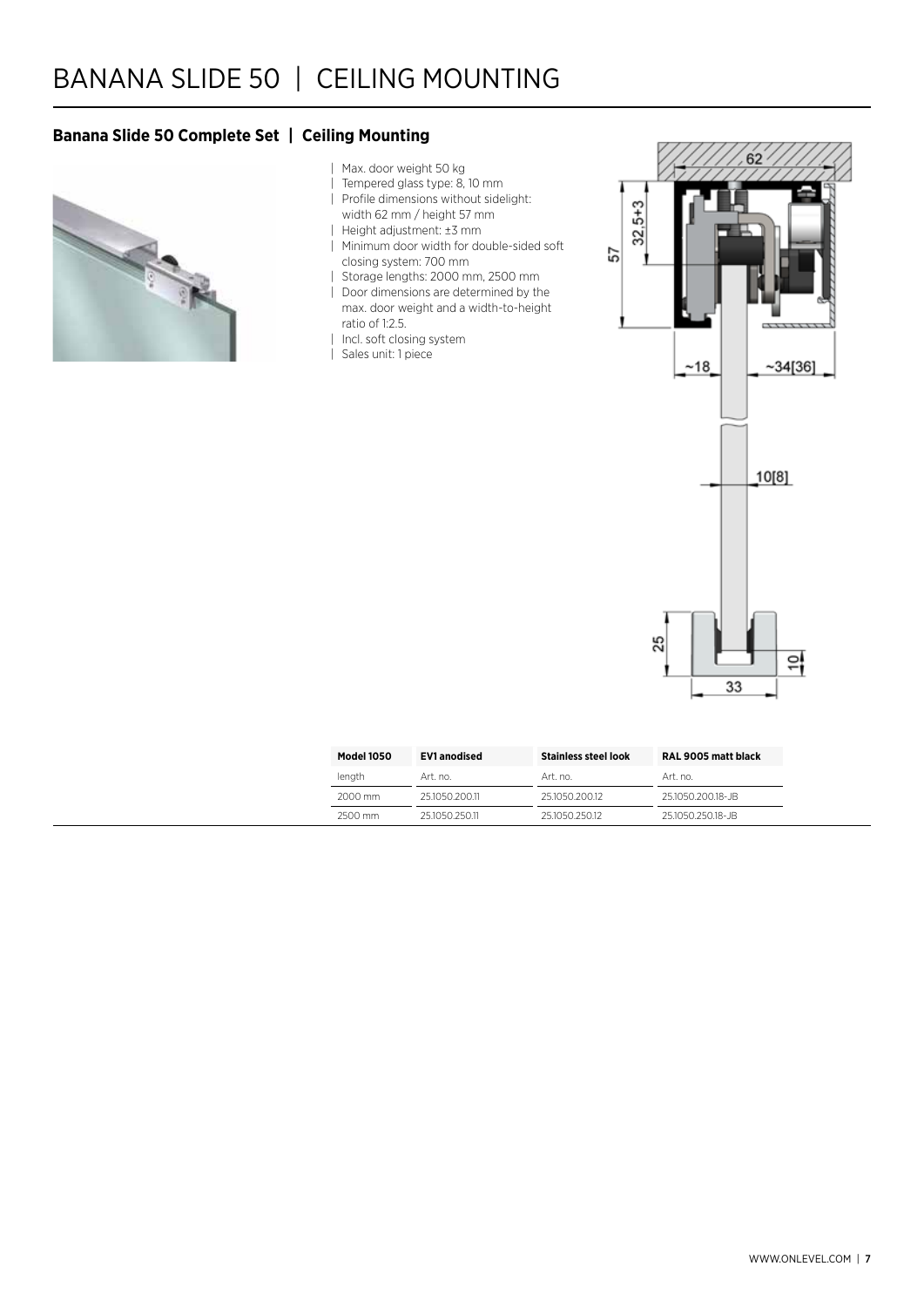## anana slide 8C

Fittings for sliding doors of up to 80 kg without fixed sidelight

#### **Slide up your Life.**

If you are rather a banana slider than a banana bender, you are spot on with Banana Slide for 80 kg doors. Despite its relatively high weight, Banana Slide can be moved particularly easily. It can be fixed to the ceiling or wall that easily that it saves you time and unnecessary frustration for a complicated and tiresome installation.

#### **Essential Features**

- | Glass sliding doors made of tempered glass, glass thicknesses of 8 mm and 10 mm
- | Glass sliding doors made of laminated safety glass, glass thicknesses of 8.76 mm and 10.76 mm
- | Wooden sliding doors starting from 35 mm
- | Aluminium stainless steel look anodised, EV1 anodised or RAL 9005 matt black
- | Compact structure
- | Optionally available with soft closing system
- | Wall, ceiling, and glass mounting
- | Single or double doors
- | Clip-on cover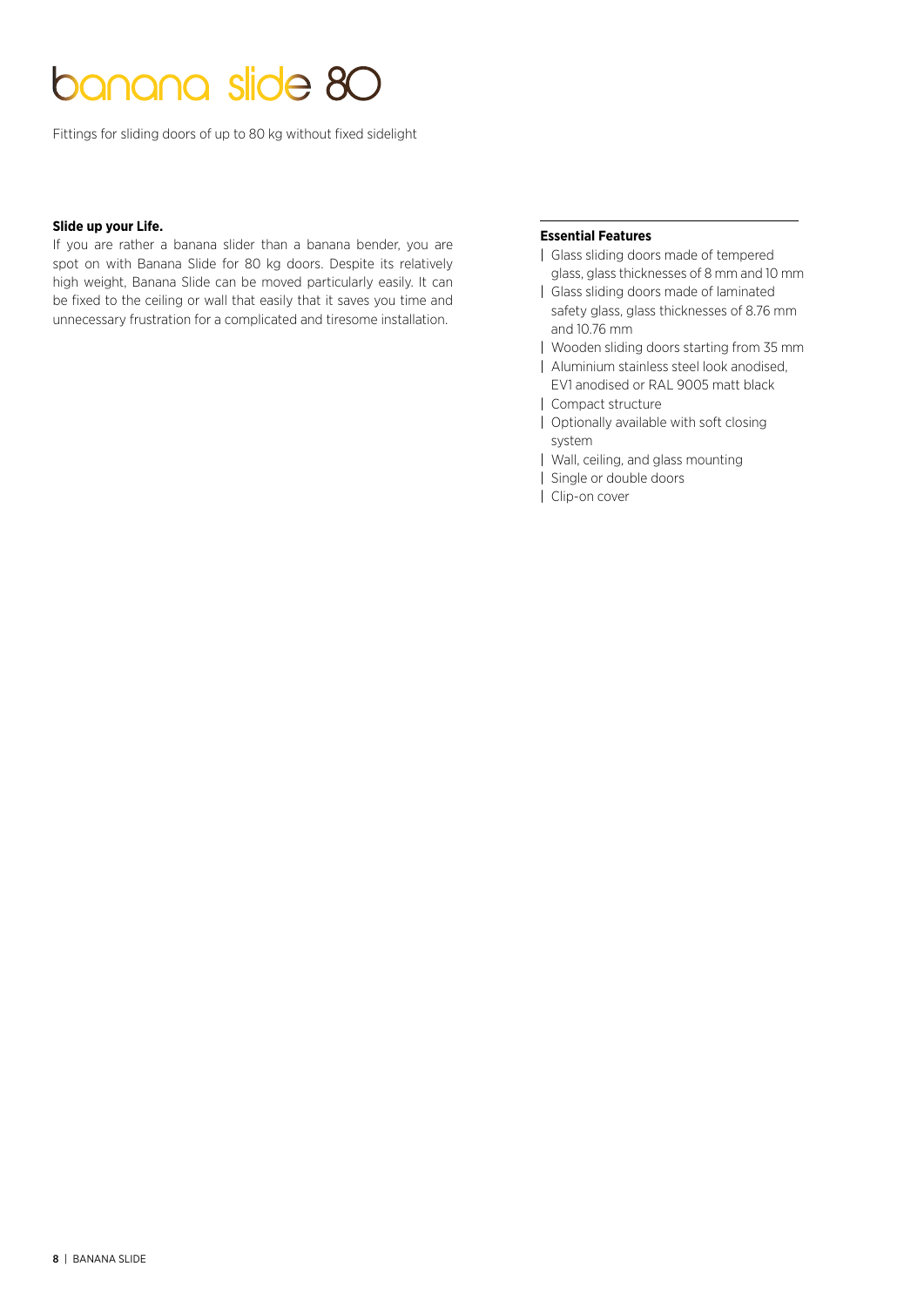Standard available with soft closing system

 $\begin{picture}(20,20) \put(0,0){\line(1,0){155}} \put(15,0){\line(1,0){155}} \put(15,0){\line(1,0){155}} \put(15,0){\line(1,0){155}} \put(15,0){\line(1,0){155}} \put(15,0){\line(1,0){155}} \put(15,0){\line(1,0){155}} \put(15,0){\line(1,0){155}} \put(15,0){\line(1,0){155}} \put(15,0){\line(1,0){155}} \put(15,0){\line(1,0){155}} \$ 

For tempered and laminated safety glass

齋

 $\tilde{\mathcal{R}}$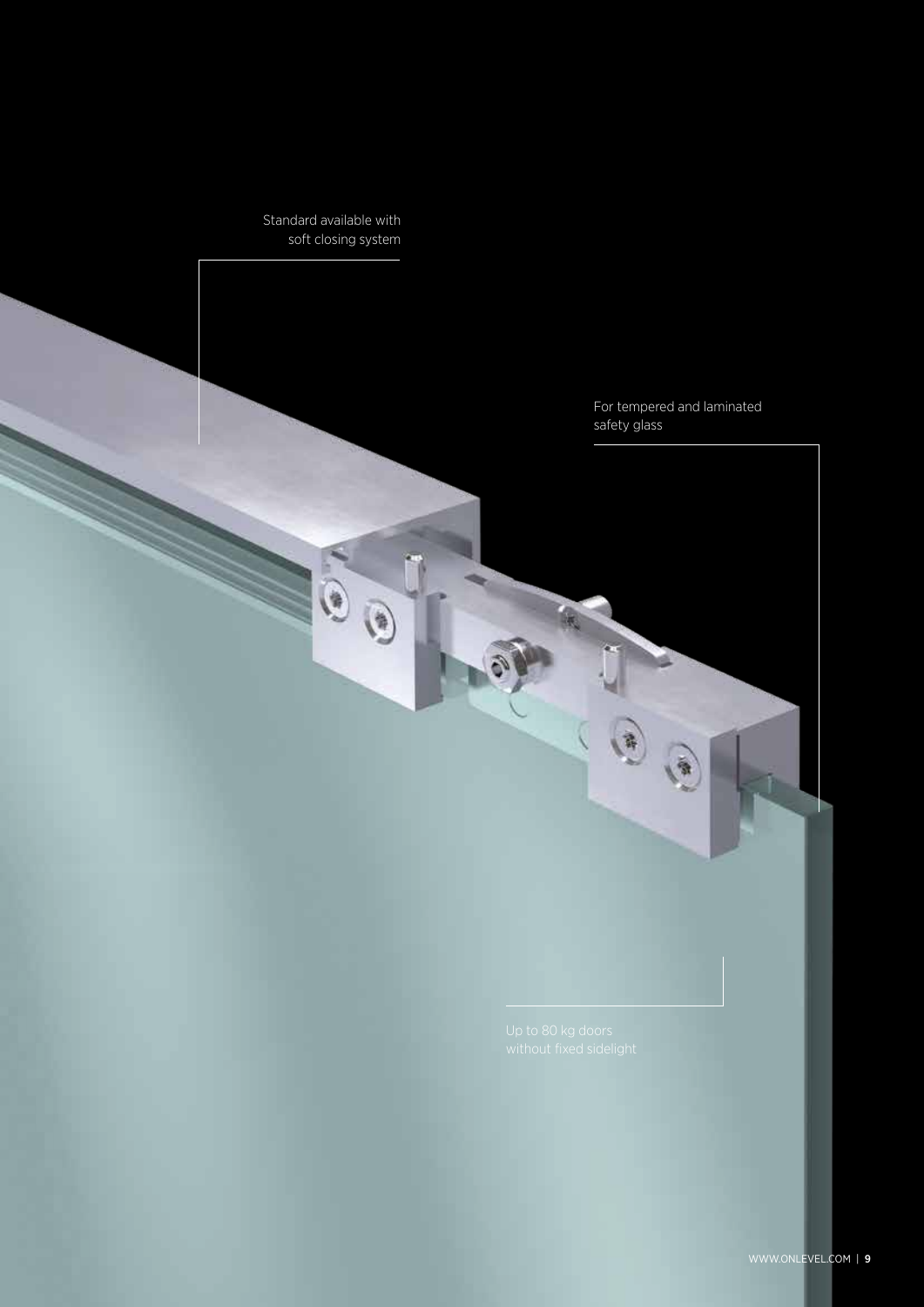#### **Banana Slide 80 Complete Set | Wall Mounting**



- | Max. door weight 80 kg
- Tempered glass type: 8, 10 mm | Laminated safety glass type (made of
- 2x tempered glass): 8.76 + 10.76 mm | Minimum wall distance 19 mm
- Height adjustable ±3 mm
- | Minimum door width for double-sided soft closing system: 700 mm
- | Door dimensions are determined by the max. door weight and a width-to-height ratio of 1:2.5.
- | Sales unit: 1 piece



| <b>Model 1085</b> | <b>EV1</b> anodised | <b>Stainless steel look</b> | RAL 9005 matt black      |
|-------------------|---------------------|-----------------------------|--------------------------|
| length            | Art. no.            | Art. no.                    | Art. no.                 |
| 2000 mm           | 25.1085.200.11      | 25.1085.200.12              | 25.1085.200.18-JB        |
| 2500 mm           | 25.1085.250.11      | 25108525012                 | 25.1085.250.18-JB        |
| 3000 mm           | 25.1085.300.11      | 25.1085.300.12              | $\overline{\phantom{a}}$ |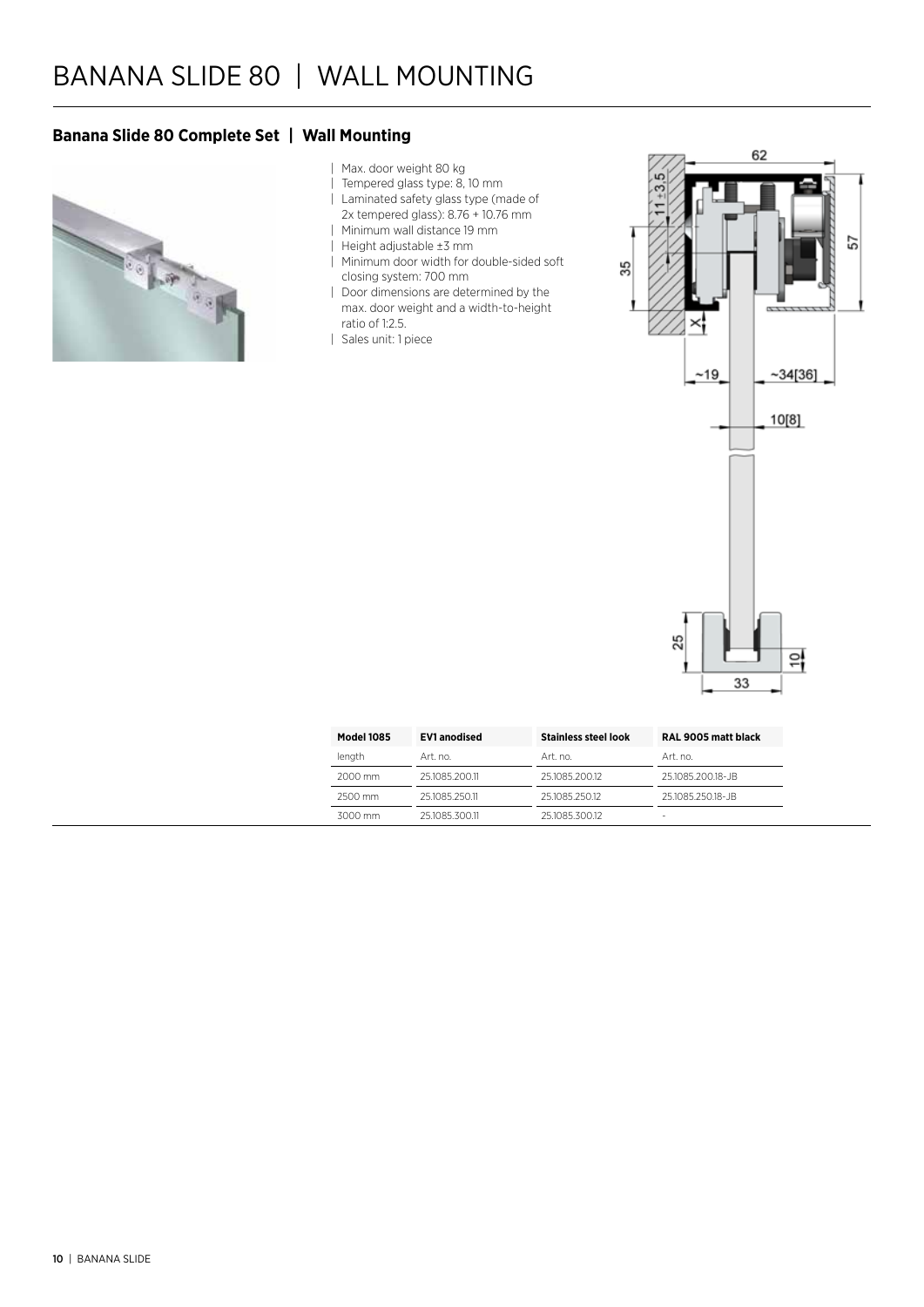#### **Banana Slide 80 Complete Set | Ceiling Mounting**



- | Max. door weight 80 kg
- Tempered glass type: 8, 10 mm
- Laminated safety glass type (made of 2x tempered glass): 8.76 + 10.76 mm
- | Height adjustable ±3 mm
- | Minimum door width for double-sided soft closing system: 700 mm
- | Door dimensions are determined by the max. door weight and a width-to-height ratio of 1:2.5.
- | Sales unit: 1 piece



57

| <b>Model 1085</b> | <b>EV1</b> anodised | <b>Stainless steel look</b> | RAL 9005 matt black |
|-------------------|---------------------|-----------------------------|---------------------|
| length            | Art. no.            | Art. no.                    | Art. no.            |
| 2000 mm           | 25.1080.200.11      | 25.1080.200.12              | 25.1080.200.18-JB   |
| 2500 mm           | 25.1080.250.11      | 25.1080.250.12              | 25.1080.250.18-JB   |
| 3000 mm           | 25 1080 300 11      | 25.1080.300.12              | -                   |
|                   |                     |                             |                     |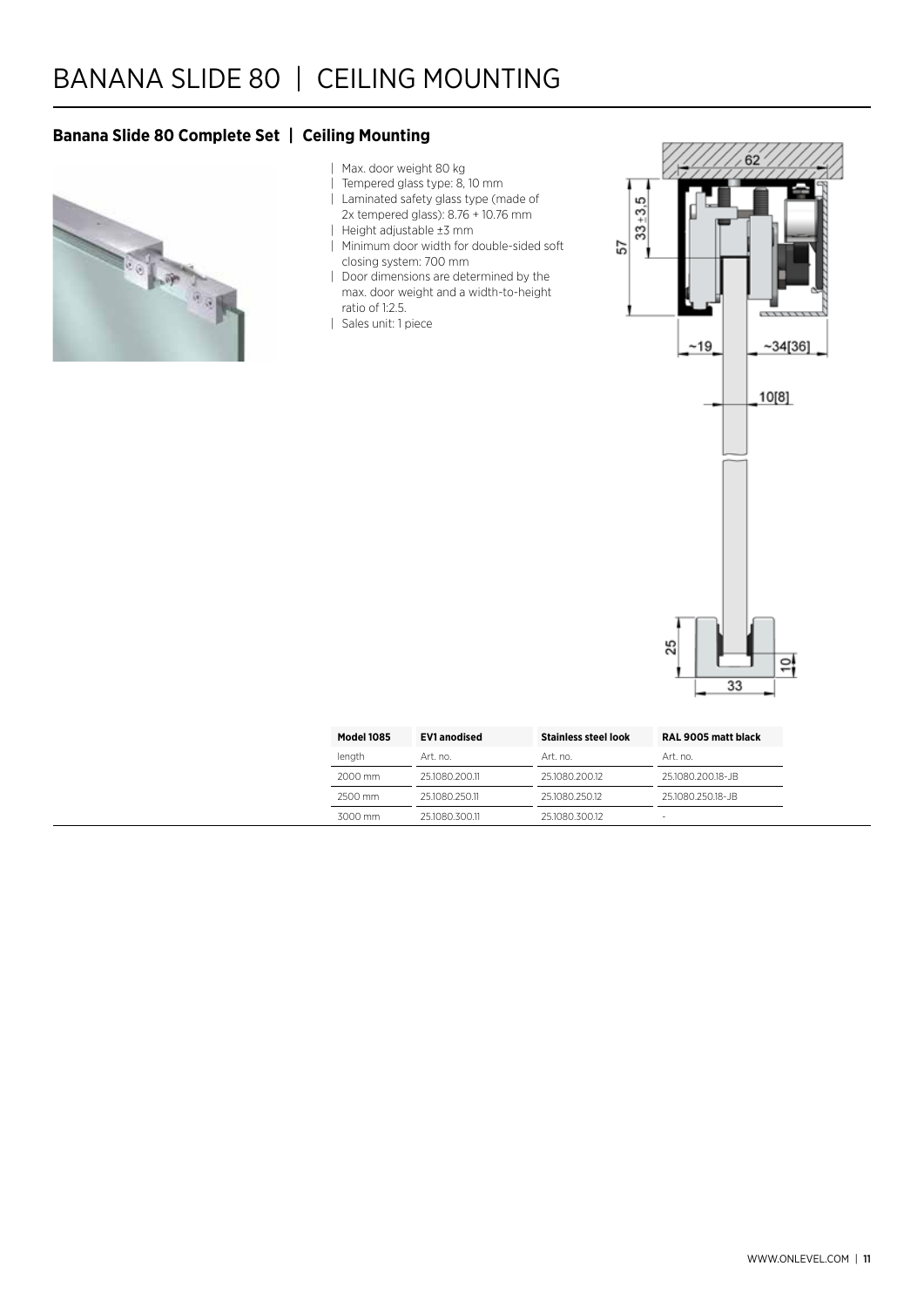### BANANA SLIDE | ACCESSORIES

#### **Banana Slide Wood Flange Pair**

- | Door thicknesses from 35 mm
- | With bottom guide
- Material: plain aluminium anodised
- | Sales unit: 1 piece

| Ø 65 mm

| Sales unit: 1 piece

| Glass thickness: 8 - 10.76 mm



| Model 9000           |                |
|----------------------|----------------|
| Door weight Art. no. |                |
| 50 kg                | 25.9000.050.11 |
| 80 kg                | 25.9000.080.11 |

#### **Banana Slide Flush Handle**



| <b>Model 2010</b> | <b>EV1</b> anodised | <b>Stainless steel look</b> | RAL 9005 matt black |
|-------------------|---------------------|-----------------------------|---------------------|
|                   | Art. no.            | Art. no.                    | Art. no.            |
|                   | 25 2010 065 11      | 25 2010 06512               | 25.2010.065.18-JB   |

#### **Banana Slide Door Handle Pair**

| ĭ<br>ł |  |
|--------|--|
|        |  |
| č      |  |

| Ø 20 mm | Length: 350 mm | Sales unit: 2 pieces

| Model 2020 | <b>EV1</b> anodised | <b>Stainless steel look</b> | RAL 9005 matt black |
|------------|---------------------|-----------------------------|---------------------|
|            | Art. no.            | Art. no.                    | Art. no.            |
|            | 25 2020 35011       | 25 2020 350 12              | 25.2020.350.18-JB   |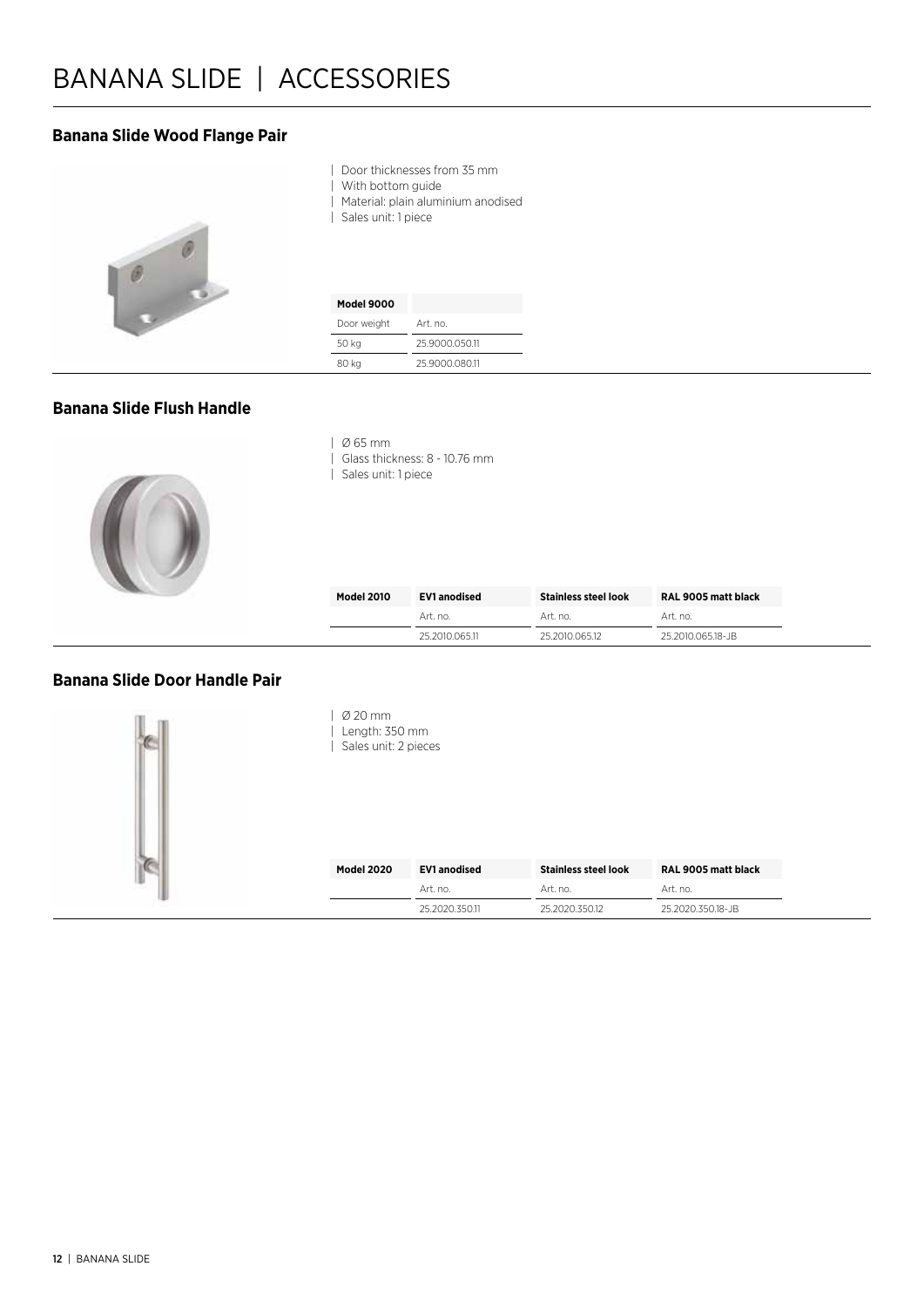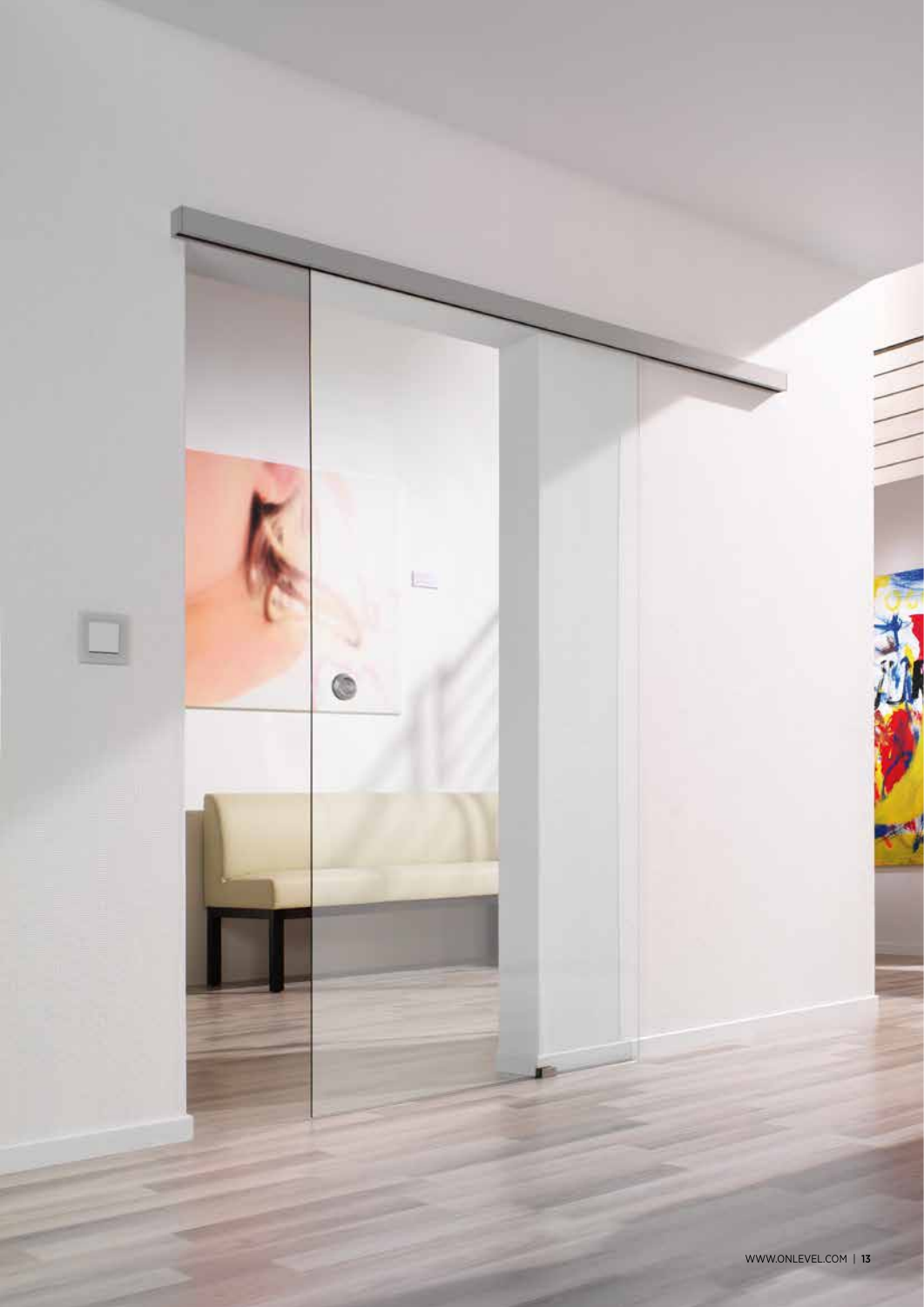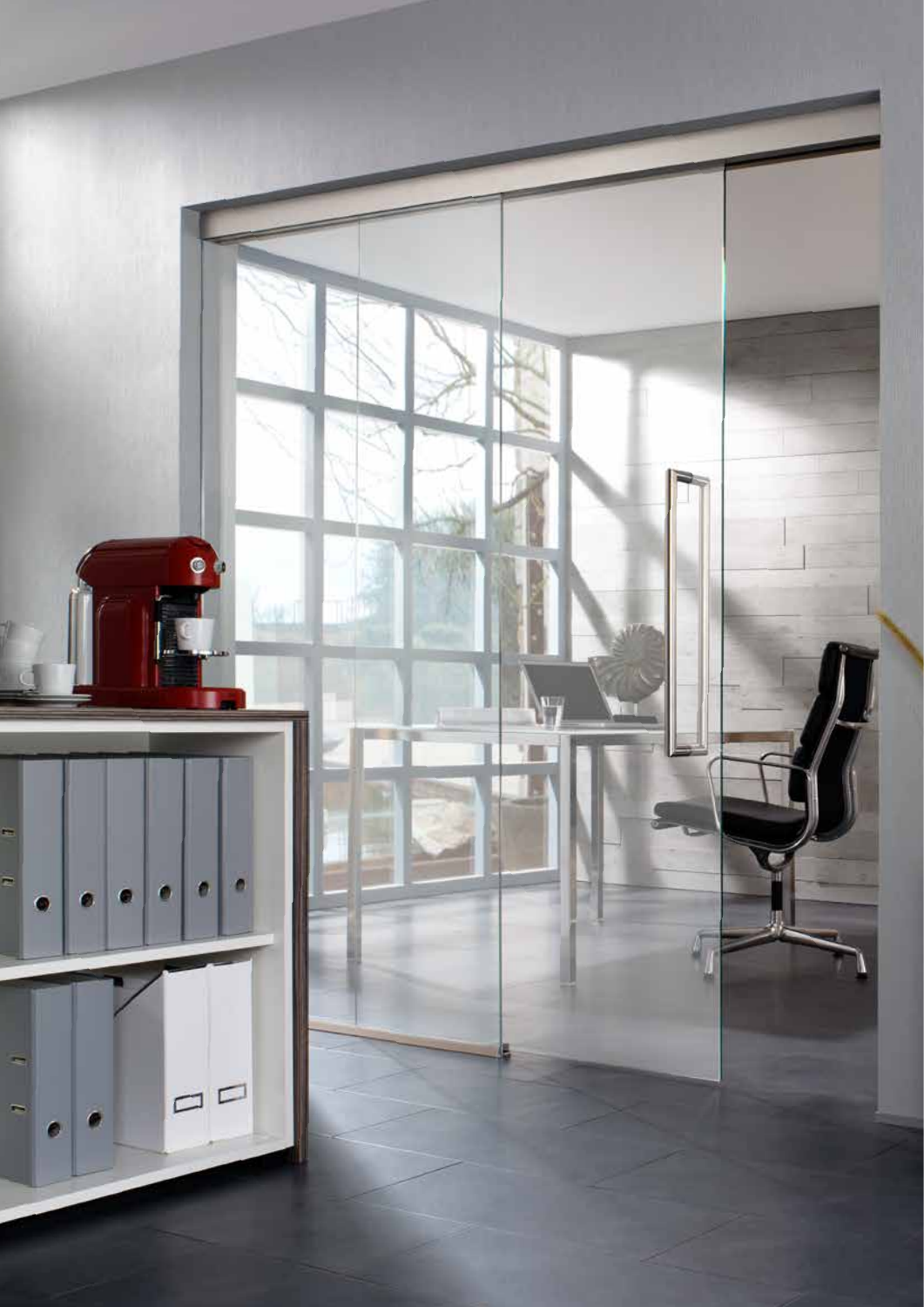# **INTO THE SLIDE.**

At ON**LEVEL**, we undergo continuous improvement and are constantly increasing our level: Sliding doors made of glass prove the suitable solution for a classy living environment within your own four walls. They do not only convey a more spacious impression to your home but make your eyes shine with their transparency. Glass sliding doors do not take up unnecessary space but emphasize the real dimension of your four walls as the reflection of glass surfaces makes spaces appear larger. The fashionable atmosphere of glass in interior spaces creates a harmonious and elegant effect.

Sliding doors made of satin-finished glass serve for visual protection yet make the room shine. In this way, you can enjoy your privacy amidst openness and brightness.

Sliding doors made of wood from ON**LEVEL** are the ideal substitute for doors in transit areas. Wooden sliding doors do not only form a functional unit between rooms, but they also have a positive influence on sound insulation properties when used together with the special accessories. Rooms can therefore be perfectly isolated from each other, both from a design-related and an acoustic point of view.